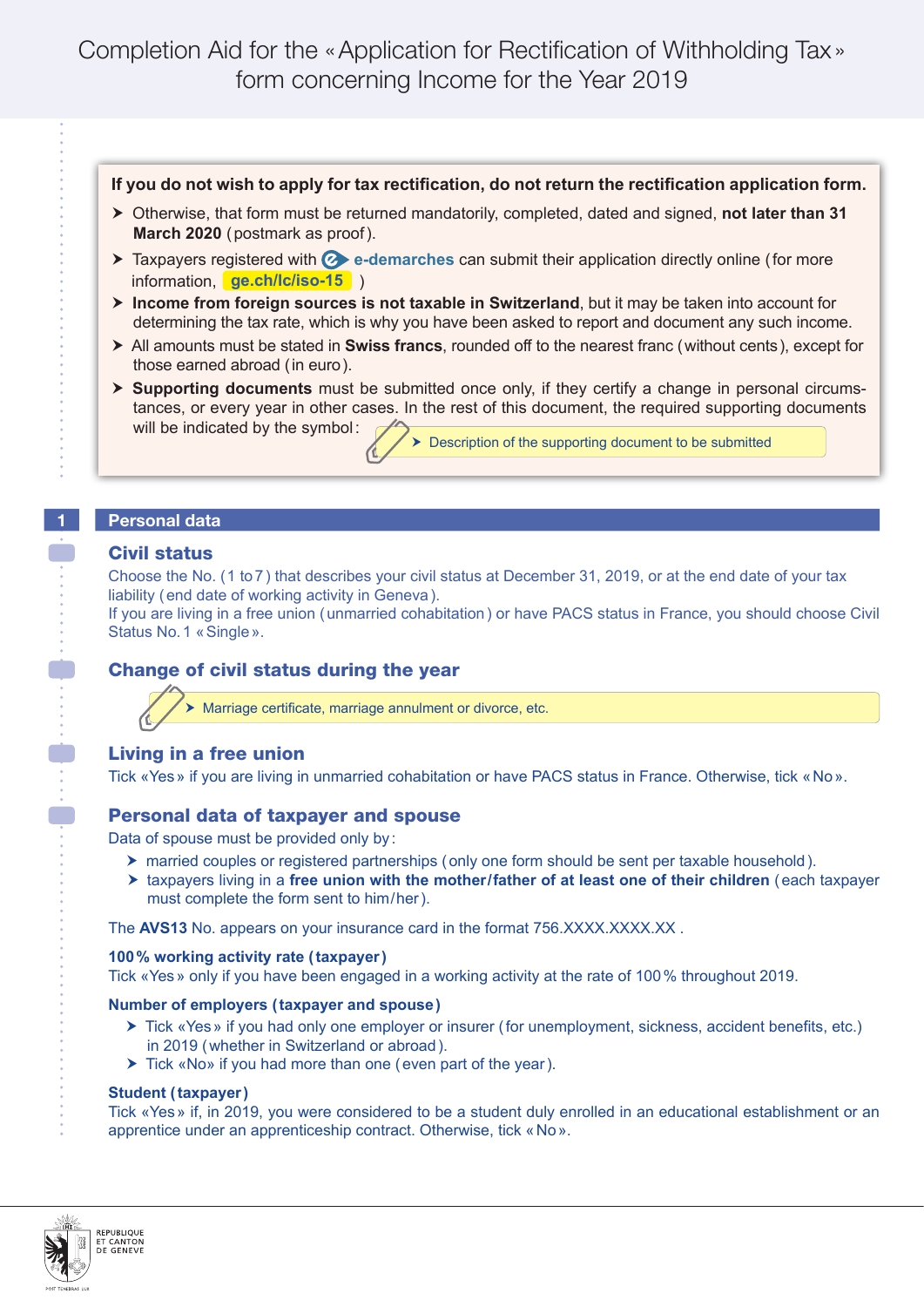#### **Income of the spouse**

Specify whether your spouse received an income (from employed or self-employed working activities or income earned in compensation such as unemployment, illness, maternity, accident, etc.) or not. If «Yes», specify the place (multiple answers are possible ).

## Family allowances received by the household in 2019

Specify if you received family allowances (or birth allowance) in Switzerland and/or in France (tick both boxes if, for example, you received family allowances in France and a differential in Switzerland). Specify only the amount of family allowances **received in Switzerland**.

If you are living in a free union, only the partner who received family allowances for the child of the couple must tick the appropriate box and state the amount received on his/her own form.

The other partner should not report any income on his/her own form (unless he/she also receives family allowances for a child from a previous union).

#### Current addresses

Please indicate your current private home address and that of your current employer, and a phone number where you can be reached during the day.

### Data of children

Report the data for all your children, dependent or not, under 25 years of age inclusive on 31.12.2019 (i.e. those born after December 31, 1994), specifying for each child:

- $\triangleright$  surname, first name and date of birth
- $\triangleright$  his/her gross annual income (in CHF)
- $\triangleright$  his/her present circumstances ( schoolchild, student, apprentice/employee/other).

#### **For taxpayers who are married, in a registered partnership or living in a free union:**

- ▶ Tick « child of the couple » if the child is from your current union
- $\triangleright$  Tick «child of taxpayer» if the child is from a previous union
- $\triangleright$  Tick «child of spouse» if the child is the child of your spouse from a previous union.

#### **For taxpayers living alone (single parent family):**

 $\blacktriangleright$  Tick « child of taxpayer ».

### Bank details

We cannot proceed with any tax refund unless we have your bank or post bank details*.*

#### **2 Deductions of actual costs 2019**

To apply for such deductions, you must complete a tax declaration requesting that certain actual costs be taken into account (health insurance, medical expenses, donations, etc.) instead of the standard deductions already included in the rates for withholding tax.

The sending by AFC of the ordinary tax declaration for completion by you also serves as acknowledgment of receipt of your withholding tax rectification application. For more information, **[ge.ch/lc/iso-8](http://ge.ch/lc/iso-8)**.

**3 Income from working activity 2019 (employed/self-employed or compensatory income received)**

The total worldwide income per household must be declared, including both income from (employed or selfemployed) working activity and income earned in compensation (unemployment, sickness, maternity, accident benefits…).

State, clearly and by person, the total gross annual income for 2019 (or net annual income in the case of a selfemployed working activity), specifying whether that income was earned in Geneva, in another Swiss canton, or abroad.

Income abroad should be mentioned in Euro. For income in foreign currency other than Euro, please mention in page 4 "other requests " of the form.

The amount of Swiss family allowances and birth benefits should be included in the gross income for Switzerland.

### **4 Wealth 2019 (for residents in Geneva only)**

Taxpayers who pay Wealth Tax in the Canton of Geneva are no longer subject to Withholding Tax, but are taxable under the ordinary (tax declaration) procedure.

- application (for more information **[ge.ch/lc/iso-18](http://ge.ch/lc/iso-18)**). ▶ Tick «Yes» if you had taxable wealth at December 31, 2019 and attach the «Tax Questionnaire» to your
- ▶ Otherwise tick «No»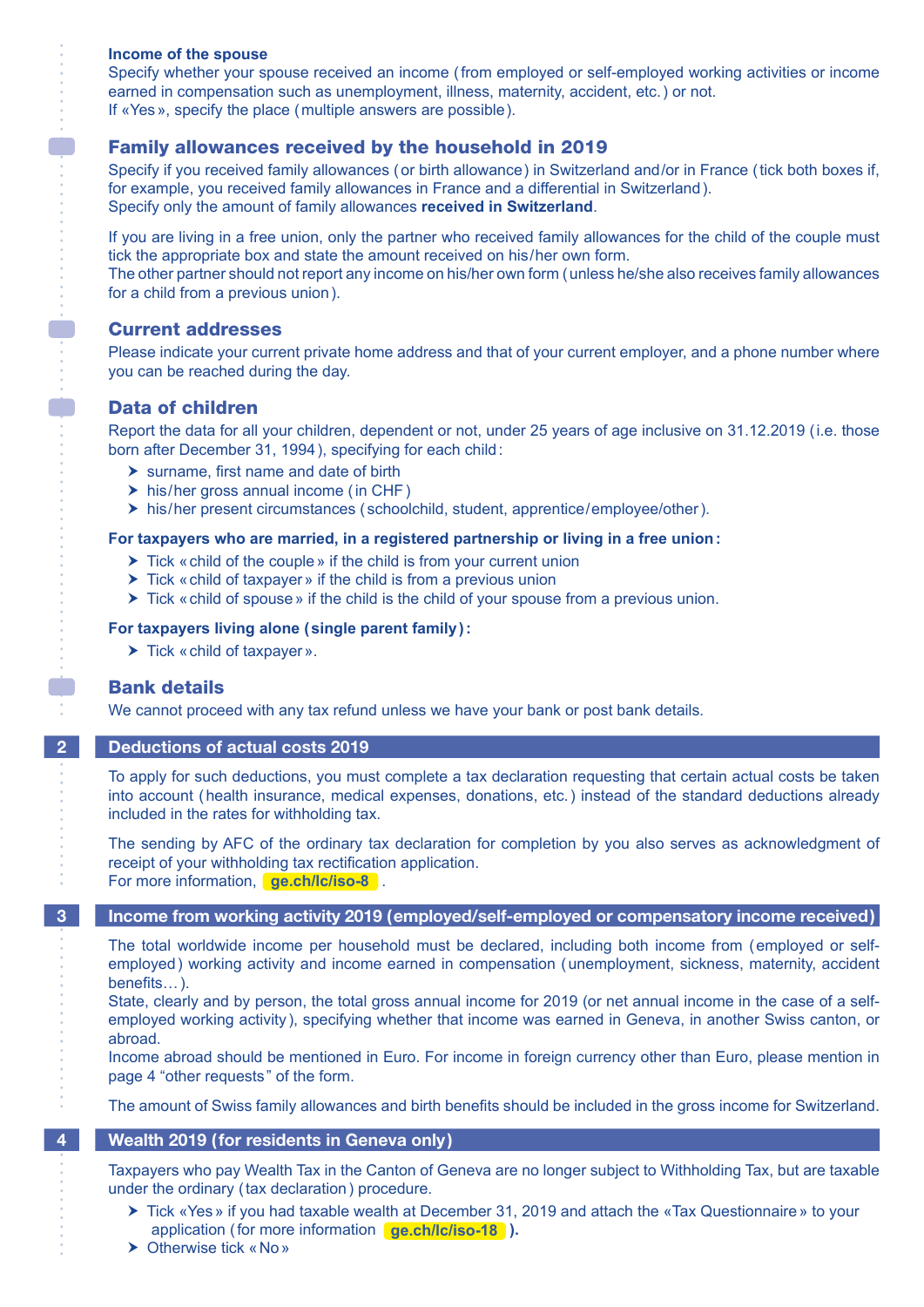#### **5 Withholding Tax 2019 (for residents in Geneva only)**

In principle, Withholding Tax (in particular, that levied at source on lottery gains or bank interest) can be recovered.

State all amounts paid as Withholding Tax during the year and attach all supporting documents.

### **6 Declaration of other income in 2019 (for residents in Geneva only)**

Report any income in 2019 that was not taxed at source (in particular pensions received, housing allowances or earnings on securities ) and attach the required supporting documents.

#### **7 Correction of applicable/applied tax rate in 2019**

Tick the correction(s) requested and attach the required supporting documents.

#### Dependent over aged children who are students

A child at the age of majority is considered a dependent child as long as you provide for his/her maintenance, that he/she is attending school (under an apprenticeship contract or a regularly enrolled student in an educational institution for secondary or higher education) and that as of the December 31, 2019:

- $\triangleright$  he/she is an apprentice or a student, and
- $\triangleright$  he/she is under 25 years of age inclusive, and
- his/her income does not exceed CHF 15,303.- (full maintenance) or CH 22,955.- (half maintenance), and
- his/her personal wealth does not exceed CHF 87,330.-.

Tick the box if at least one over aged child is in your care or in that of your spouse.

- Civil Status Family Certificate or copy of the Family Book.
	- Certificate(s) of Schooling of Higher Education in 2019.
	- $\triangleright$  Proof of the child's gross income or, where appropriate, a declaration that the child is not engaged in any lucrative working activity.

If you are separated ( or divorced), specify whether maintenance payments are being made by the other parent in favour of your child.

## Dependent minor child/children

Tick the box if at least one minor child is in your care (full custody or alternating custody ) or in the care of your spouse and has not been taken into account by one of your respective employers in the tax scale applied.



## Dependent child/children (parents living in a free union)

The administration will determine whether Tax Scale H may be granted to one of the parents. Maintenance costs of any children born to the couple will be shared by the unmarried cohabitants.

- ▶ Civil Status Family Certificate or copy of the Family Book.
	- $\triangleright$  Full name of the father/mother of the child as well as all required supporting documents concerning the child's gross income in Switzerland and abroad.
	- > Official Judgment granting custody of the child to you if you are not living with the other parent but with a third party.

## Correction of tax rate

Report any error in the tax scale or tax rate applied by the employer for the purpose of Withholding Tax.



## Taking into account of spouse's real income in Switzerland or abroad (Tax Scale C)

The amount of the income of the spouse taken into account when calculating Tax Scale C is theoretical. The administration will therefore proceed with rectification based on the income actually earned in 2019 by the spouse (in Switzerland or abroad).

 Supporting documents for **gross income** (before social contributions) must be submitted, if the spouse is an employee (or has income earned in compensation, such as unemployment, health insurance, maternity insurance, accident insurance benefits, etc. ).

 $\triangleright$  Supporting documents for net income must be submitted if the spouse is self-employed.